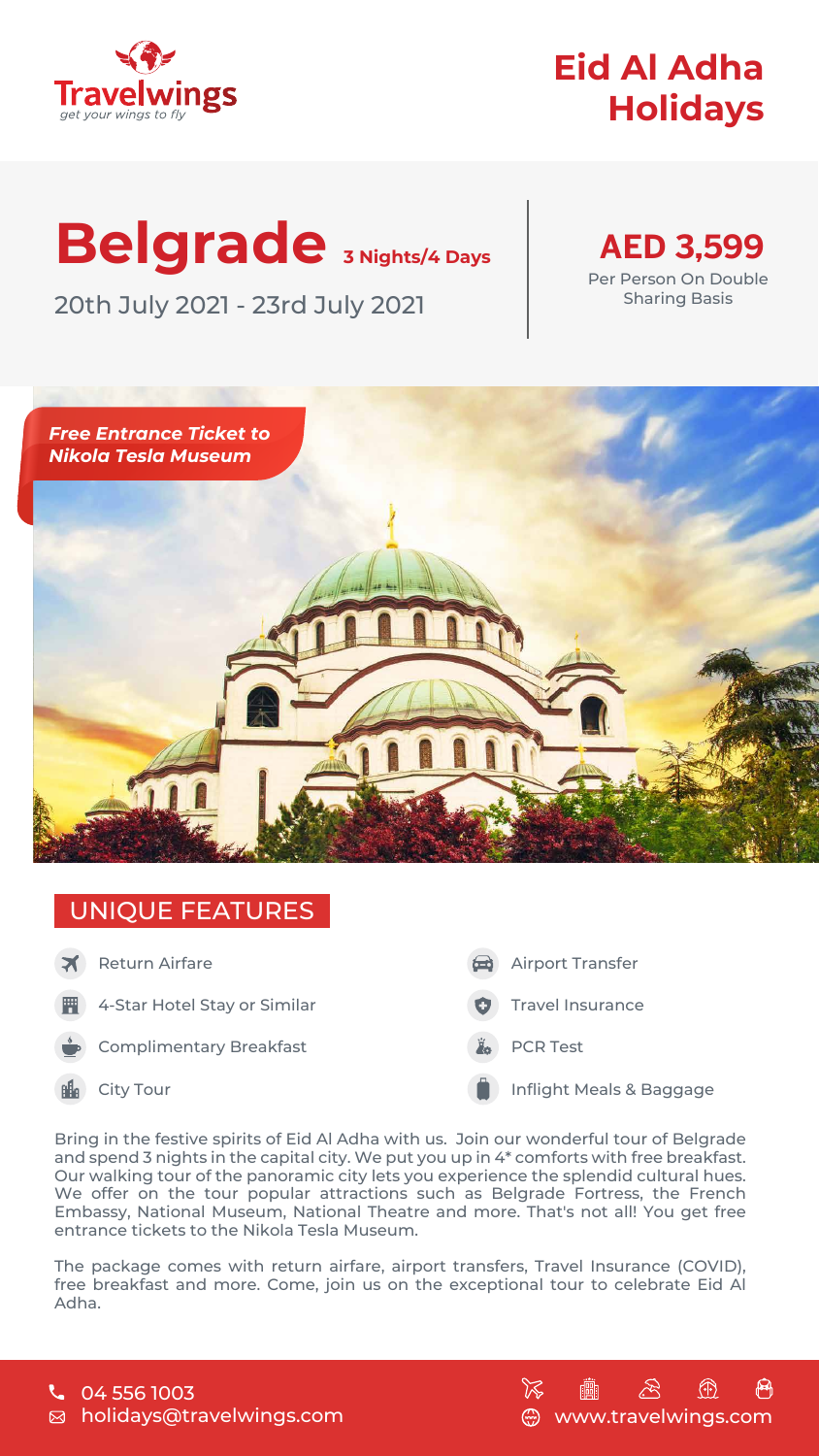#### **Arrival in Belgrade Airport**

Welcome to the Belgrade Airport. We arrange to meet you with warm greetings at the airport. Transfer to your hotel & complete the check-in formalities. Overnight stay in Belgrade in the comforts of the hotel as per the itinerary.



#### **DAY 2**

## **Half Day City Tour**

After a delicious breakfast at the hotel proceed to the excitement of the Belgrade panoramic and walking city tour. The duration of the tour is for three to four hours. Visit the Belgrade Fortress located in the middle of the urban city centre. The fortress is surrounded by the splendid Kalemegdan Park, a popular attraction. Witness the Victor Monument, the most recognised symbol of the city. Go on to the French Embassy to admire the bright white marble facade. The tour continues to the Building of the Patriarchate, a Serbian Orthodox Cathedral Church. The attractive church is one of the oldest in Belgrade. Admire the historical core of the city for its attractions. Here is your opportunity to see the Question Mark, the oldest tavern in Belgrade.



#### **PCR Test and A day at leisure**

After a tasty breakfast at the hotel, PCR test will be done and proceed for Leisure day. Spend your free time or you also have an optional excursion to choose.



Our holiday expert will guide yu on the tour. Overnight stay in Belgrade.

**River Sava**



#### **DAY 1**

#### **Departure**

Enjoy a delicious breakfast at the hotel and check-out. The



#### standard check-out time is 12:00 hours. Proceed to the

#### Belgrade Airport for your departure.







Go on to see the Residence of Princess Ljubica, a historic landmark. See the first elementary school King Petar in Belgrade that is named after King Petar I. Go on to explore the famous pedestrian zone called Knez Mihailova Street. The tour proceeds to the National Museum and the National Theatre, Republic Square, the monument of Prince Mihailo and other attractions that shaped the legacy of the capital city. Imbibe the wonderful historical and cultural hues that influenced the making of the beautiful city.

Spend time at leisure for lunch and proceed to Nikola Tesla (4-5 hours).Learn about the life and achievements of the eccentric Serbian American inventor and genius. He is best known for his contributions in the areas of AC current, electric motors, electrical distribution, remote control, low and high-frequency waves, radio, radar and death rays. The visit to the Nikola Tesla Museum in Belgrade is unique and entertaining. The entrance ticket to the museum comes absolutely free on the tour. The Tesla escape room is an adventure of its own. Freshen up with the taste of Tesla's favourite refreshments.

Transfer to the hotel and an overnight stay in Belgrade.

#### **DAY 3**  $\ddot{z}$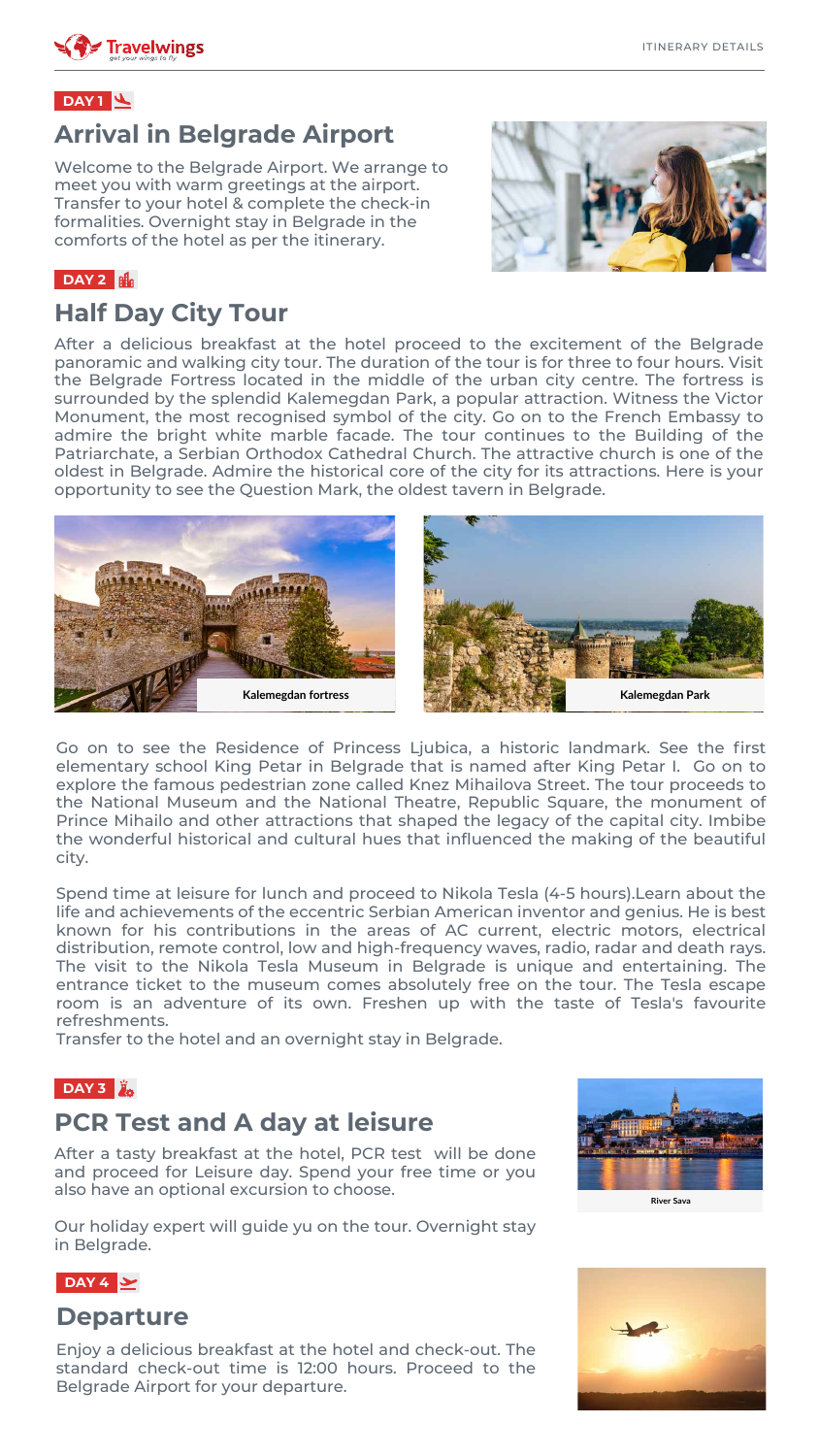| <b>COMPONENT</b>                                              | <b>AED</b> |
|---------------------------------------------------------------|------------|
| Cost per person on a twin or triple sharing basis             | 3,599      |
| Cost per person on single occupancy basis                     | 3,850      |
| Cost per child with bed (2 years of age to 11 years of age)   | 3,450      |
| Cost per child without bed (2 years of age to 7 years of age) | 2,699      |
| Cost per infant (0 years of age to 1.99 years of age)         | 600        |

#### **FLIGHT DETAILS**

- ▶ Wonderful walking city tour of Belgrade
- ▶ A 4-star luxurious stay at the Royal Inn, Belgrade (or similar)
- ▶ Free entrance ticket to the Nikola Tesla Museum
- ▶ Complimentary breakfast
- ▶ The convenience of return airfare and airport transfers
- ▶ Impeccable safety standards
- ▶ Unmissable prices

### PACKAGE HIGHLIGHTS

#### PACKAGE COST



| <b>AIRLINES</b>  | <b>DATE</b>  | <b>FROM</b>     | TO.             | <b>FLIGHT</b> | DEPT. (HRS) | $ARR.$ (HRS) |
|------------------|--------------|-----------------|-----------------|---------------|-------------|--------------|
| <b>Fly Dubai</b> | 20 July 2021 | <b>Dubai</b>    | <b>Belgrade</b> | FZ 1745       | 09:05       | 13:00        |
| <b>Fly Dubai</b> | 23 July 2021 | <b>Belgrade</b> | <b>Dubai</b>    | FZ 1750       | 16:00       | 23:20        |

# HOTEL DETAILS

#### **Hotel Royal Inn \*\*\*\*\***







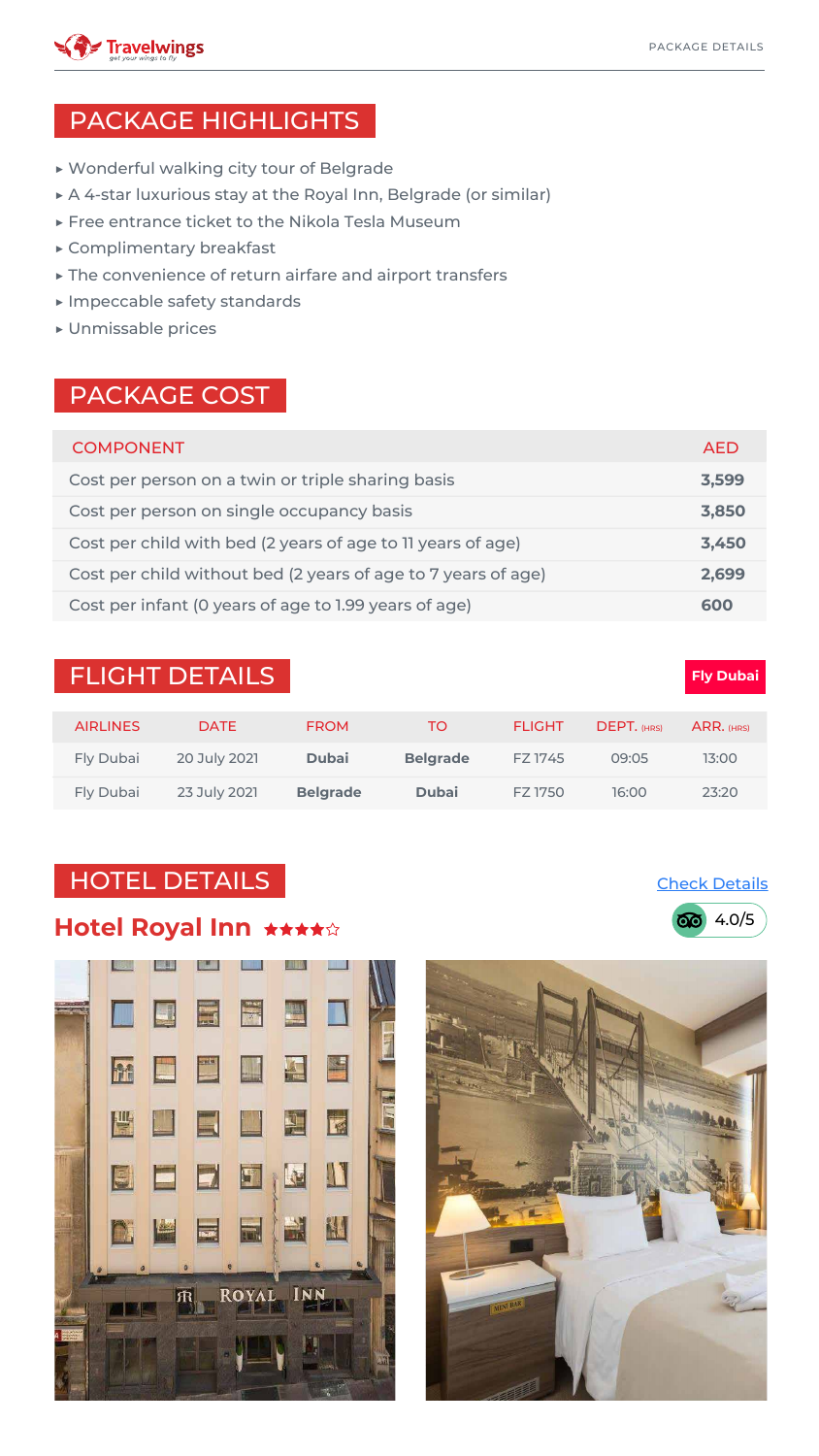

#### INCLUSIONS

- This package is valid from 20 July 2021 until 23 July 2021 only.
- ▶ All passengers must hold a Negative (COVID 19) RT- PCR test result issued no more than 48 hours before the arrival in Belgrade. The following passengers are exempt from this requirement; passengers with a COVID 19 vaccination certificate issued by

#### Hungary, Serbia, Slovenia, Turkey or the UAE.

- ▶ Visa Fees ( Depends as per nationality)
- ▶ Flight seat allocation
- ▶ Any meals in the aircraft
- ▶ Early check-in or late check-out charges
- ▶ Tips for the local guide and driver
- ▶ Optional tours and add-on services, if any

- ▶ 45 days or more from the departure date 25% of the package cost to be paid (non-refundable).
- ▶ Between 30 to 45 days from the departure date 50 % of the package cost to be paid (non-refundable).
- ▶ Less than 15 to 30 days from the departure date 100% of the package cost (non-refundable).
- ▶ Full refund is only applicable in the case of flight cancellation due to COVID restrictions and lockdown measures in the respective destinations.

# OPTIONAL ADD-ONS (AT EXTRA COST)

# PAYMENT AND CANCELLATION POLICY

\* UAE & Indian Nationals/Citizens do not require visa to enter Serbia

\* For other nationals, Visa regulations varies . Please check with our experts

# VISA INFORMATION CURRENCY INFORMATION

- Local Currency: Serbian Dinar
- 1 USD = 96.52 Serbian Dinar
- 1 AED = 26.28 Serbian Dinar

\*Please note that the ROE(rate of exchange) will depend on the day of purchase.

#### TERMS & CONDITIONS

- ▶ Return Economy Class Airfare via Fly Dubai
- ▶ 3 nights accommodation at the Hotel Royal Inn 4\*, Belgrade or similar
- ▶ Daily breakfast
- ▶ Panoramic and walking city tour of Belgrade
- ▶ Return airport transfers
- ▶ 1 PCR Test at the local destination
- ▶ Travel & COVID Insurance
- ▶ City Tax
- ▶ All transfers and tours are on sharing basis (a closed group with social distancing is maintained)
- ▶ Inflight Meals & Baggage